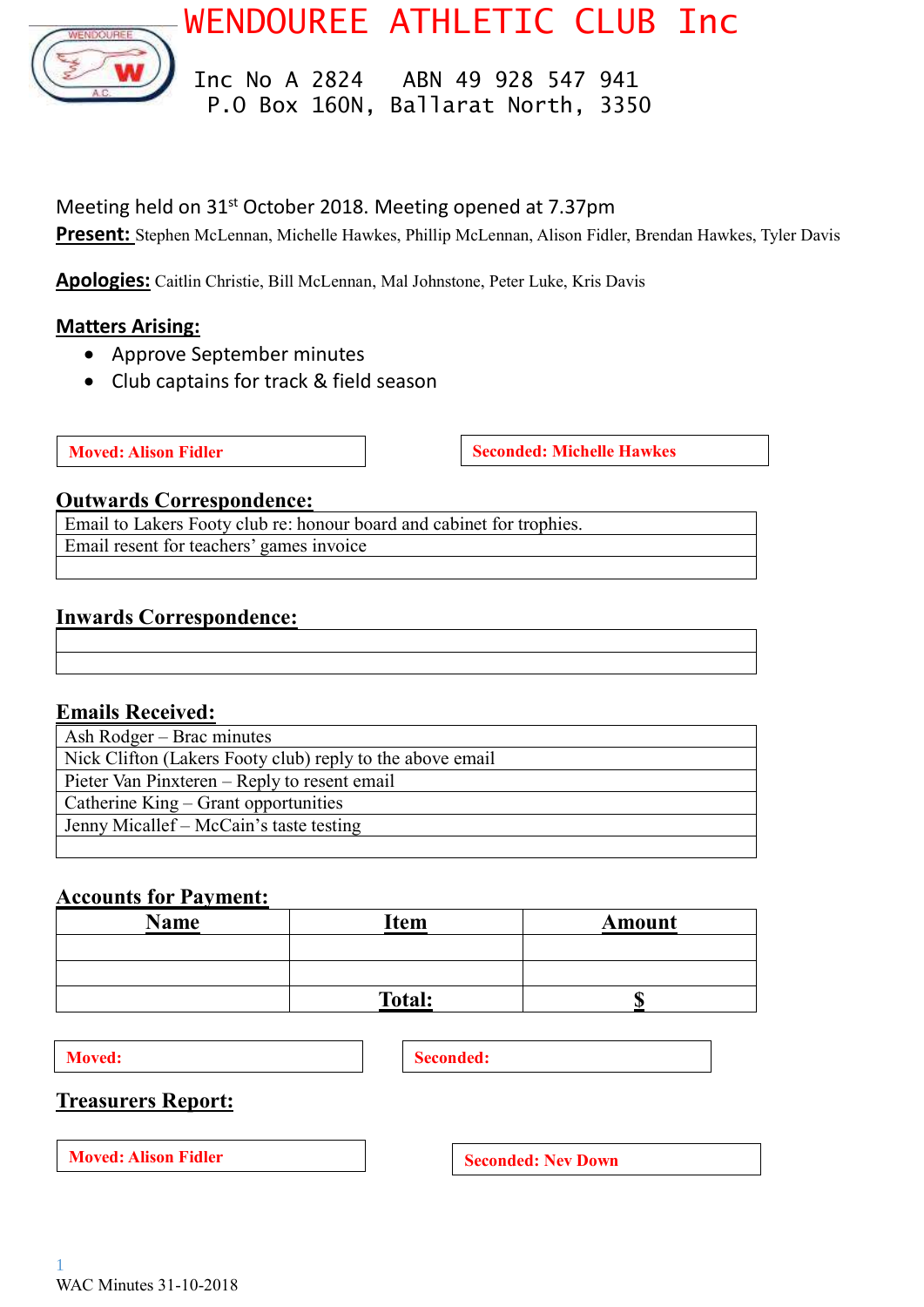# **Reports:**

# **Financial Report** - (Alison Fidler)

Term Deposit due in May 2019.

Still have a couple of people that haven't yet paid their Cross Country \$20 fee to the club.

**Social Report -** (Michelle Hawkes)

After track on the  $15<sup>th</sup>$  December there will a BBQ held by BRAC.

Need to start thinking about the track and field presentation.

# **Fundraising Report -** (Steve McLennan)

Hopefully we will receive the payment for the teacher's games very soon.

We have completed 3 weeks of McCain's taste testing, which we will have raised \$360. Plenty of sausages being sold on a Friday night at the Wendouree Juniors.

# **Woady Yaloak Report -** (Peter Luke)

Nil

**BRAC Report -** (Steve McLennan)

Brac meeting was held on the 29<sup>th</sup> October. See attached.

**AV Report-** (Steve McLennan)

Nil

**Junior Report** – T & F **–** (Michelle Hawkes)

Track & Field

We are well under way into the track and field season for the juniors on a Friday night and we have 315 kids on the boards up to date.

It has been very busy, and we have had a few of our senior junior athletes come along and help, which has been great.

**Moved:** Tyler Davis **Seconded:** Brendan Hawkes

# **General Business:**

| <b>Steve McLennan</b> | Need to think about who we can appoint as club captains for track<br>season. It has been suggested we have rolling captains each week.<br>The club captains will be asked to co-ordinate the day e.g.<br>organising relay, lap scorers and encouraging all our athletes. |
|-----------------------|--------------------------------------------------------------------------------------------------------------------------------------------------------------------------------------------------------------------------------------------------------------------------|
| Michelle Hawkes       | We had a meeting with the football club to discuss honour boards<br>etc which was very positive. We will now look into pricing, design<br>etc.                                                                                                                           |
| Phil McLennan         | Cross Country review. Look at increasing number of other users at<br>certain races, courses where people get lost, sponsored runs, clash<br>races (AV & Ballarat) combined races with Ballarat, aggregate<br>scoring systems etc. Things we need to discuss at length.   |
| Alison Fidler         | N <sub>il</sub>                                                                                                                                                                                                                                                          |
| <b>Brendan Hawkes</b> | N <sub>il</sub>                                                                                                                                                                                                                                                          |
| Nev Down              | N <sub>il</sub>                                                                                                                                                                                                                                                          |
| <b>Tyler Davis</b>    | Apparel has been ordered and should not be too far away.                                                                                                                                                                                                                 |

Meeting Closed at 9.13pm Next meeting 28th November 2018 @7.30pm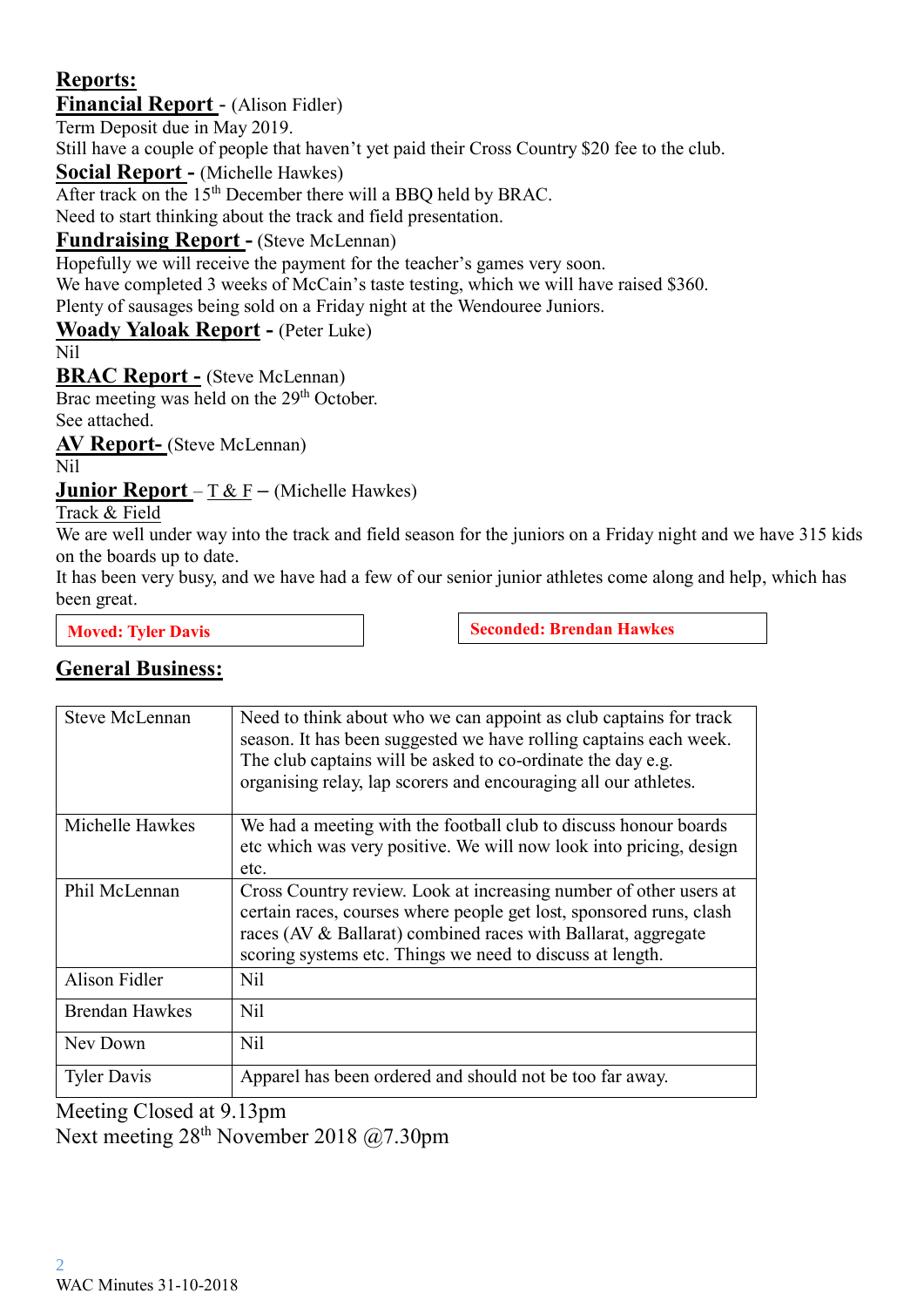#### **BALLARAT REGIONAL ATHLETIC CENTRE Board Meeting Minutes Monday 29th October 2018 @ 7.30pm**

**Meeting Commence**:

**Present**: Steve McLennan (chair), Ashley Rogers (note taker), John Weeks, Nev Downs, Rod Griffin, Paul Burge, Marita Rieniets, Julie Bicknell, Michelle Hawkes

**Apologies**: Helen Rieniets, Shane Bicknell, Josh Attwood **John Weeks declared a conflict of interest at the start of the meeting.**

#### **Minutes of Previous Meeting:**

Matters arising from minutes or correspondence:

- Hole in the fence is still unfixed
	- o Still needs to be repaired. Waiting for council to organise a time to get it repaired.
	- Have the signs been organised for the throwers using Llanberris for training
		- o Steve has found one of the BRAC signs. He will endeavor to organise more.
- John Weeks sponsorship
	- o John needs more time to develop the sponsorship proposal. He asked for it to be rolled over to next meeting
		- Ash to send the old sponsorship plan to John
- Hammer cage
	- $\circ$  The hammer cage issue has been fixed. Since then it has developed a new issue. Needs to fixed by Friday for a school hiring or Saturday morning Little Athletics

Motion: That the minutes are a true and accurate record of the last meeting: Moved: Julie Seconded: John Vote: **Moved**

#### **Correspondence:**

In:

- Email from Mark Patterson confirming meeting with council
- Email from Chris Gardner with the minutes from the meeting held at Llanberris (attached)
- Email from John Weeks regarding BRAC employees and financial payments (attached)
- Invoice from Oxley Nets
- Invoice from Magnetic Automation for turnstile gate cards
- Letter from Debt Collector.
- •

#### Out:

- Email out to Mark Patterson thanking him for confirming the meeting
- Invoices out to schools
- Payments of BRAC accounts

#### **Reports**

#### **Treasure's Report:**

#### **Available on request.**

Julie noted that the BRAC PayPal account still has approximately \$4500 sitting in it. This is a significant amount of money that BRAC currently isn't able to access. Nobody seems to know how to access or created this PayPal account in the first place.

- It was suggested that we talk to the 2 previous Facility Managers of Llanberris (Aaron Green & Josh Attwood) to see if either of them were the original creators.
	- o Ash said he can contact both of them.

#### **Council Report**

Several meetings were organised with council this month.

Steve, Ash and Helen had meeting with Chris Gardner. Steve read through the minutes supplied by Chris (attached). The biggest things were:

- The external toilet block will not be replaced by council; they have no intentions of replacing them. The only council option would be to demolish them completely leaving the centre with even less toilets than we currently have.
- The Sturt Hunter pavilion is not to specification for people with disabilities. This was Chris Gardner's major focus
- Anything aesthetic to the centre would be a long term goal (car park issues)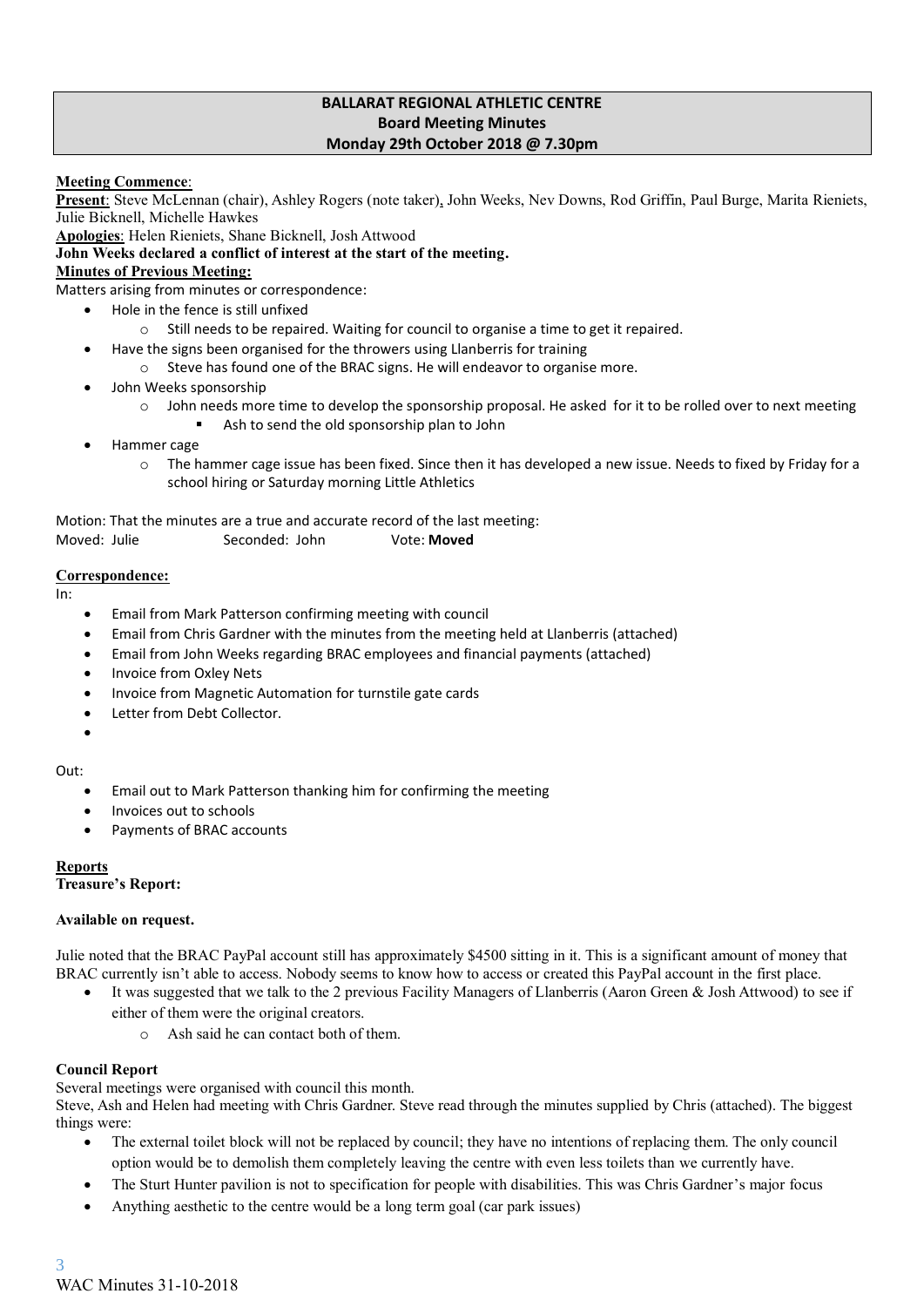Steve had a meeting with Greg Spratling

- He noted that pine bark added to the gardens outside the external toilet block making it the place look more presentable. Steve was also informed that the council has mountains of pine bark that can be used to further freshen up the facilities.
- Water bills to be forwarded to Greg Spratling during the summer and spring seasons. All other water bills to payed by BRAC

Steve and Rod met with Mark Patterson & Darren Saddler. (No minutes taken at meeting)

- Walked them around the track looking at all the spot fixing issues that need to be addressed
- Discussion about the lifecycle of the track. More than likely will need replacing in the next 5-6 years
- A discussion about the Optus tower and where the funds for its use on the centre lands are going.
- Track gates and if they should be reintroduced to save the wear on lane 1.
- Moving photo finish into manager's office.
- Stuart Hunter pavilion and how it is unfit for disabled people.
- Council saying that toilets are adequate at the venue.
	- o This goes against the regulations that John said made the centre non-compliant.
- Potentials for upgrade of the centre security
- BRACS roll in costing for the track replacement.
	- o It was made clear to council that the track relay can't happen when Ballarat has the rotation of the Victorian Countries Championships at the venue.

#### **Track Report**

It was brought to attention that are BRAC records being process properly for the Shield Rounds? The running records are fine as we have the photo finish but the throws events were very still ambiguous.

- No implements have been weighed this season thus deeming any records moot
	- o Records would also need to be measured with a metal tape.
	- o No jump without a wind gauge can be claimed as a record.
- It was agreed that the onus needs to go on the athlete to declare a record or declare they are throwing for a potential record so special considerations can be arranged.
	- o Officials already have enough to do without having to comb through results to find potential record throws It was suggested that copies of the records go out to each event.
	- o Clubs were encouraged to display the records for their athletes so we don't run into the above problems.

Julie queried if the region used "elite throwing" (if an athlete throws beyond a certain "standard" they can gain additional throws in the competition) rules during competition. She noted a few metro athletes preferred throwing in the Geelong region because they offer this ruling.

- Helen noted that they have implemented this ruling in the past. The athlete would be added into the second round of competition. It was also dependent on athlete numbers and time constraints whether it was successfully granted.
- Rod found the AV ruling on the matter which only provided more of a grey area
	- "In the top heat of throws and horizontal jumps those athletes who have reached the minimum standard in the first three attempts will be eligible for three additional attempts"
- Nev said he would investigate what these standards might be for each age group.

Nev jumped back to the records again regarding runners breaking current track records. He suggested that handheld records should have an additional +0.25 put against them compared to a photo finish time moving into future competitions. This system is being used in higher level competition

• Everybody agreed that it's a logical interpretation regarding handheld v photo finish.

#### **Cross Country**

Nil

#### **Canteen**

The canteen has a school this Friday 2<sup>nd</sup> November and next Thursday 8<sup>th</sup> November.

So far though the 4 rounds of AV Shield each club has had somebody manning the canteen. It is now back to the start of the rotation with YCW for Round 5 on Saturday  $10<sup>th</sup>$  November.

#### **Officials**

The official's roster continues to be working very successfully. As always we are still short on helpers week by week so if you have additional club members who could be assisting can you encourage them to get out in the field and lend a hand. Steve noted that during the next AV Shield program containing shotput that both sectors would be used to speed up the time taken during each sheet of competition.

The sheet of the competition would be split in half for each sector.

#### **Facilities**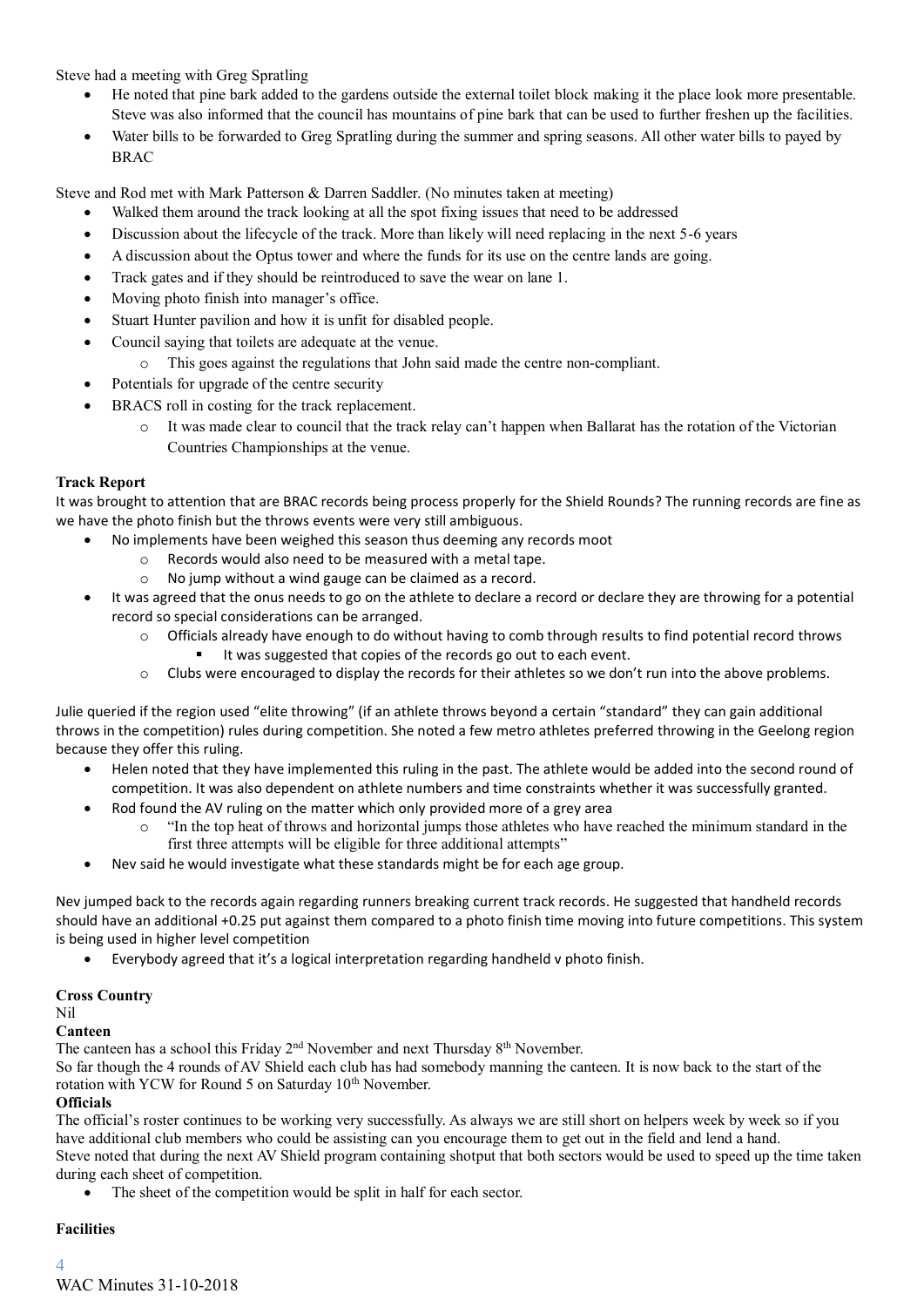Ash noted that second high jump cover has been fixed and is ready for school and BRAC competition when needed. Motion: That the reports be received:

Moved: Rod Seconded: Marita Vote: **Carried**

#### **General Business**

#### Steve

Steve is trying to lock down all the times that the clubs use the Stuart Hunter pavilion for meetings

- $\bullet$  Little Athletics 2<sup>nd</sup> Monday of the Month
- YCW moved meetings back into their clubrooms

If anybody knows where the missing alarm log book has gone can it please be returned?

• A new one has been implemented in its place.

#### John

With John returning to coaching in the Ballarat he has questioned why he can't gain access to the Llanberris equipment to train his BRAC registered athletes (starting blocks in this case). Ash also noted that he had requests from a Ballarat Harriers athlete regarding loaning a pole vault pole for training purposes.

- The idea of having a lock box with equipment that coaches could sign out and return to the box was suggested. Box would have a combination lock with only certain people receiving the combination lock.
	- It was agreed that this would be a simple solution but in the end of the day this equipment would eventually go missing and would fall back on BRAC to replace it.
- Julie noted that 3 of the local coaches (Nev Downs, Paul Cleary & Lindsay Burgoyne) have an agreement with Little Athletics to store equipment in their sheds which they can access during the training days
	- o She stated that if BRAC wrote a letter to Little Athletics asking to do the same it would be considered.
		- Ash to write the letter. At this stage it would just be starting blocks.

John wrote a letter to the board (attached) about the current BRAC governance, more specifically the area regarding financial payments to employees. This caused some friction with the wording that he used during his discussion of the letter.

- It was noted that all these payments have been cleared by the board at previous BRAC meetings.
	- o Ash will organise a response to John and his request with more detail.
- John also requested a copy of the BRAC constitution to look over.
	- o Finding a copy turned out to be more difficult than thought. Ash to receive a hard copy of the file and convert to electronic copy so that it can be easily distributed when required.

During the above discussion it was noted by Rod that John Weeks isn't a current registered member of Athletics Victoria and therefore doesn't meet the criteria to be a club delegate on the BRAC board.

- He apologised and stated that he thought his current AA coaching accreditation covered him for this. John will get his AV registration amended ASAP.
	- o It was the decision of the board that any general business or discussion he wanted to discuss would no longer be permitted as part of the meeting agenda
	- o **Let it be known at this time John Weeks is an invited observer for the meeting and until he has a current Athletics Victoria registration. All of his agenda items to be struck from the meeting.**

#### Julie

Julie passed on that Little Athletics are still unhappy with the situation with the astro turf outside the photo finish pavilions

- Nev noted that he had his training group try to fix the situation but turf is just too heavy to move with all the sand throughout it.
- We need to get all hands on deck during the Shield competition to fix it. Next scheduled AV Shield round is Saturday 10<sup>th</sup> of November.

#### Michelle

Michelle is still concerned about runners crossing the middle of the infield while the throwers are practicing.

- Steve confirmed earlier that he had found 1 but it was deemed insufficient to properly cover the space.
	- John Weeks noted that he knows a good sign writer and would look to get a quote for 4 additional signs. He requires the sign from Steve so replica can be produced
- It was noted that somebody needs to speak to Paul Cleary about Cody McDonald throwing in the shotput rink and how dangerous it can potentially be.
	- o Ash can have a chat with him.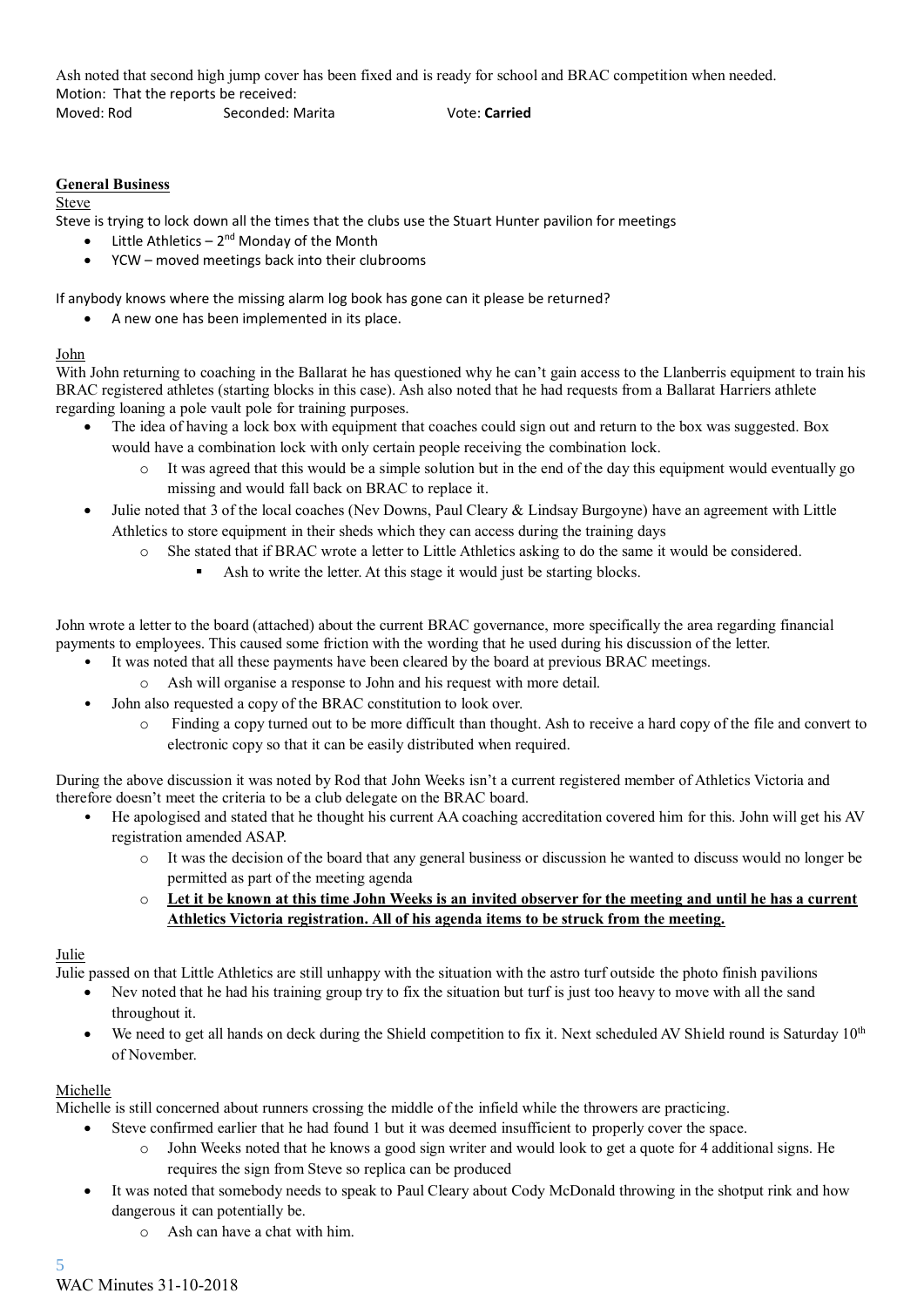### Paul

Paul enquired should life members get free entry into Llanberris?

- It was unanimously voted yes they should get that privilege.
	- It was noted that most living life members have keys to the facilities currently and Rod said he didn't mind paying to enter.
- The discussion evolved into if committee members should get the same privilege for all the volunteer service they provided.
	- o This was deemed unnecessary and the board didn't want to set a bad example.

Paul asked the question that are our visiting walkers taking too long during our rounds of AV Shield?

- Unfortunately, nothing we can do about it. All we can do is run events around them to create as little disturbance to the competition scheduling as possible.
- This evolved into a discussion about Alanna Peart not counting for points during Shield competition as she is walking the wrong distance. If she wants to walk the longer distance, she needs to let AV know of this change otherwise she will be regarded as an invitation athlete in the event.
	- o Julie said she needed to talk to Kerry, so she will let her know.

BRAC needs to focus on building a pathway between Little Athletics to get older age athletes transitioning into senior athletics. It was noted that you would find that a large majority of our under  $14/16$  athletes do indeed compete at Little Athletics. In the end BRAC could be doing more to create a partnership with Little Athletics to strengthen the numbers during the senior season.

- Julie noted that Little Athletics would have no problem with the clubs coming to the Saturday morning competition and spruiking their clubs.
- Julie was thinking about running a combined event between the 2 different competitions to give the Little Athletics athletes a taste of the what the senior competition looks like
	- o Steve suggested the idea of pushing the Little Athletics program back and then overlapping into the senior competition. They would get the 2 track events (1500/800, 100/200) and 2 field events straight off the start.
	- $\circ$  The best scenario would be to hold this before Christmas (1<sup>st</sup> of December would be ideal).
		- Julie to bring back to the next meeting with thoughts from Little Athletics.

**Marita** Nil Rod Nil Ash Nil Nev Nil

**Next Meeting**: 26/11/2018 **Agenda Items Due:** 25/11/2018 **Meeting Closed:** 9:24pm

## **Letter from John Weeks**

#### Hi Steve

As a current Ballarat Regional Athletics Board member, I have a number of questions around contract / agreements between BRAC and any employees (financial) that may undertake work / duties that lead to a financial payment for BRAC at Ballarat Regional Athletic Centre or other venues. These are important questions that require transparent processes under our constitution

As you would be aware it is critical for transparency as well as ethical practice that all financial transaction for Ballarat Regional Athletic Centre are documented and lawful under BRAC constitution.

I am requesting information on the following contractual arrangements for: cleaning, facility manager for school carnivals & canteen duty supervisory roles.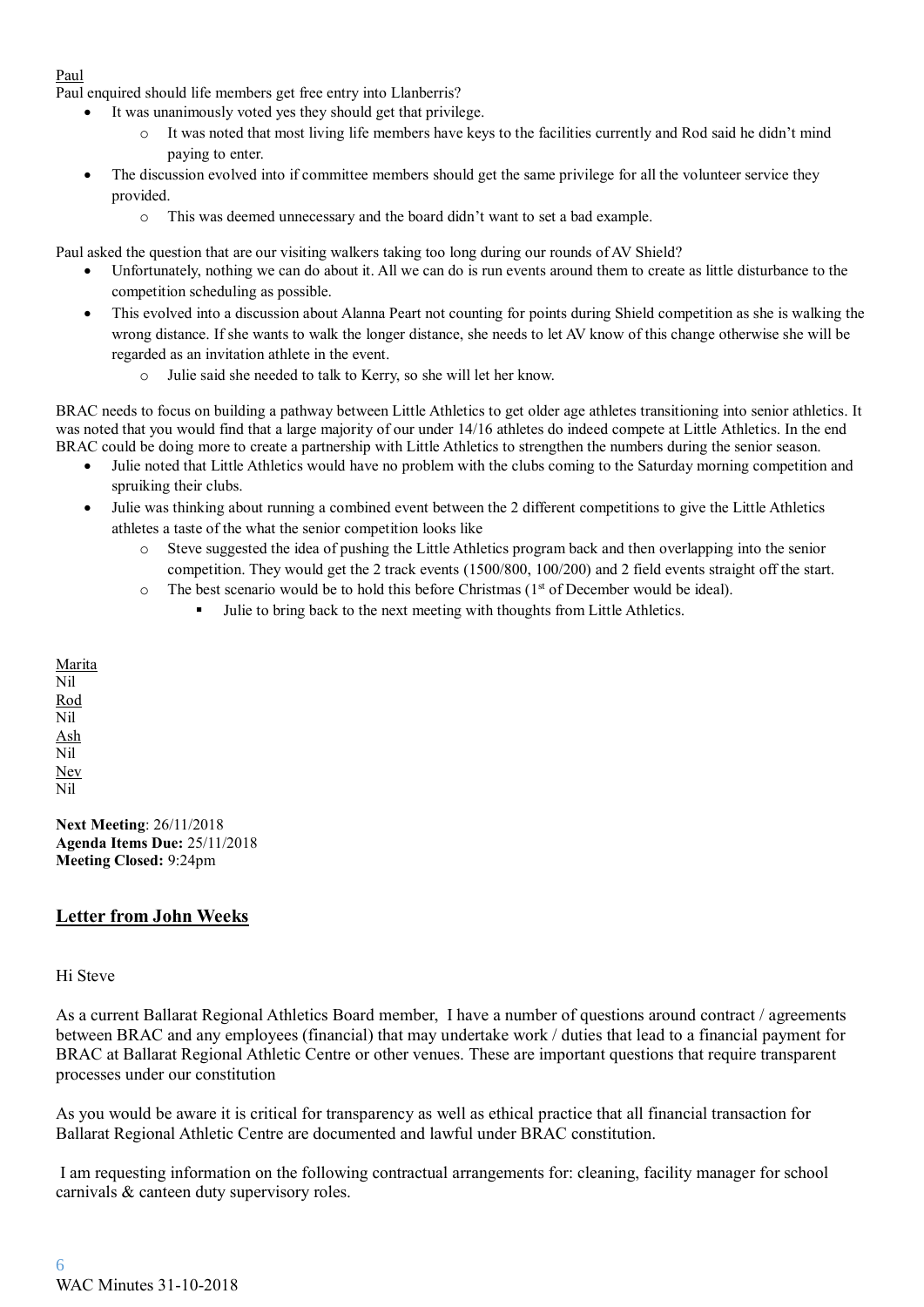1/ Please explain any documented payment arrangement for canteen supervisors at Llanberris during venue hire for School carnivals

eg Does BRAC have a document that has been endorsed by Board of management to make payments to canteen supervisors. if so, what is the rate of pay per hour / day / carnival

2/ What arrangements does BRAC have in terms of weekly hours for payment of the Venue Manager role for school carnivals. Has this payment rate and number of hours been ratified at a previous Board meeting ?. Who signs off on hours worked at carnival?

3/ What happens with payments for cleaning duties at Llanberris (Stuart Hunter Pavilion) and old toilet block on site. Has there been a documented process to award a contract to clean? for a certain number of hours per week through a tender process?

If there are issues with formalizing job description s and process I can be of assistance but ultimately the key piece for transparency is having the BRAC board endorse the particular agreements (if not already done)

Thank you for your assistance in this matter to ensure out sport follows it constitution and remains transparent to all its athletic club members

Regards

John Weeks - BRAC Board Member

## **Meeting Minutes From Chris Gardner**

Good Afternoon Ash,

Please see below my minutes from our meeting earlier in the week. Let me know if there is anything you think I have missed.

Wednesday 3 October – 11.30am

New lease agreement for Llanberis Reserve

CG to follow up on status of current Lease and provide feedback to BRAC The situation with our external toilet block

· Toilet Block is not listed on the Asset Register for COB and as previously communicated by COB will not be providing funding for any improvements on the facility.

COB preferred outcome is to demolish the old infrastructure.

Any future works would be required to be undertaken by BRAC York Street car park (needs asphalting and lighting)

CG notified that this was not a current priority for SAL but keep on the list for future funding. Current focus for capital funding was to promote participation opportunities and provide Female Friendly facilities.

New access point requested to minimise the entry exist congestion. CG confirmed this should form part of future scope when considering car park improvements Possibility of getting disabled access to the centre

- · This is a compliance issue that CG will follow up from councils end.
- · Entry access point
- Internal dimensions of toilets and access to appropriate facilities for athletes

#### Photo Finishes

Possibly look at BRAC to fund this and Council concentrate on compliance issues